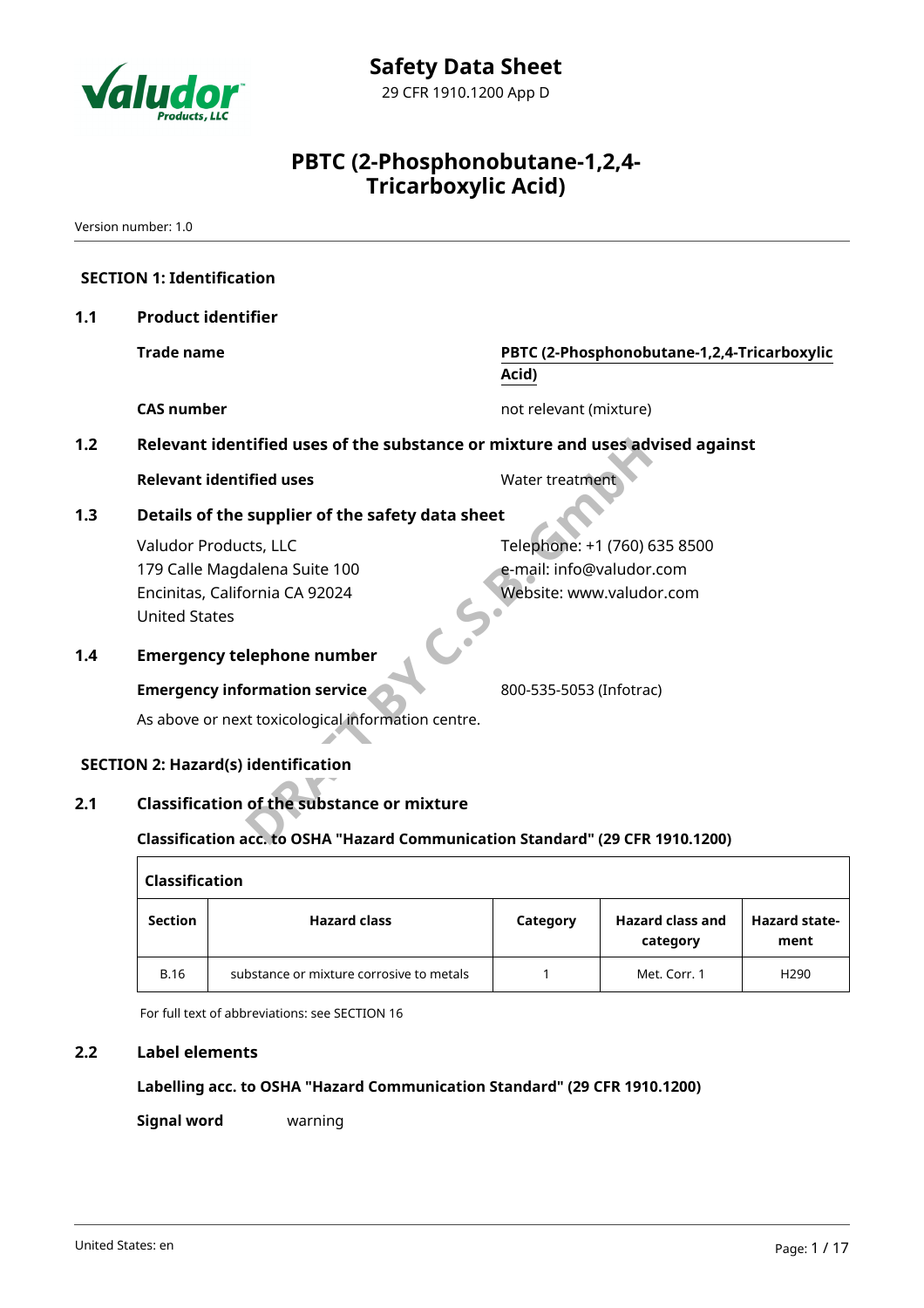

**GHS05**



#### **Hazard statements**

**H290** May be corrosive to metals.

#### **Precautionary statements**

| P234 | Keep only in original container.                                     |
|------|----------------------------------------------------------------------|
| P390 | Absorb spillage to prevent material damage.                          |
| P406 | Store in corrosive resistant container with a resistant inner liner. |

#### **2.3 Other hazards**

#### **Results of PBT and vPvB assessment**

This mixture does not contain any substances that are assessed to be a PBT or a vPvB.

### **AC.S. SECTION 3: Composition/information on ingredients**

#### **3.1 Substances**

Not relevant (mixture).

#### **3.2 Mixtures**

#### **Description of the mixture**

| <b>Hazardous ingredients</b>                   |                      |     |                                            |                   |  |  |  |
|------------------------------------------------|----------------------|-----|--------------------------------------------|-------------------|--|--|--|
| Name of substance                              | <b>Identifier</b>    | Wt% | <b>Classification acc. to GHS</b>          | <b>Pictograms</b> |  |  |  |
| 2-phosphonobutane-<br>1,2,4-tricarboxylic acid | CAS No<br>37971-36-1 | 50  | Eye Irrit. 2 / H319<br>Met. Corr. 1 / H290 | EX                |  |  |  |

The specific exact percentage (concentration) of composition has been withheld as a trade secret.

#### **SECTION 4: First-aid measures**

#### **4.1 Description of first-aid measures**

#### **General notes**

Take off immediately all contaminated clothing. In all cases of doubt, or when symptoms persist, seek medical advice.

#### **Following inhalation**

Provide fresh air.

If breathing is irregular or stopped, immediately seek medical assistance and start first aid actions.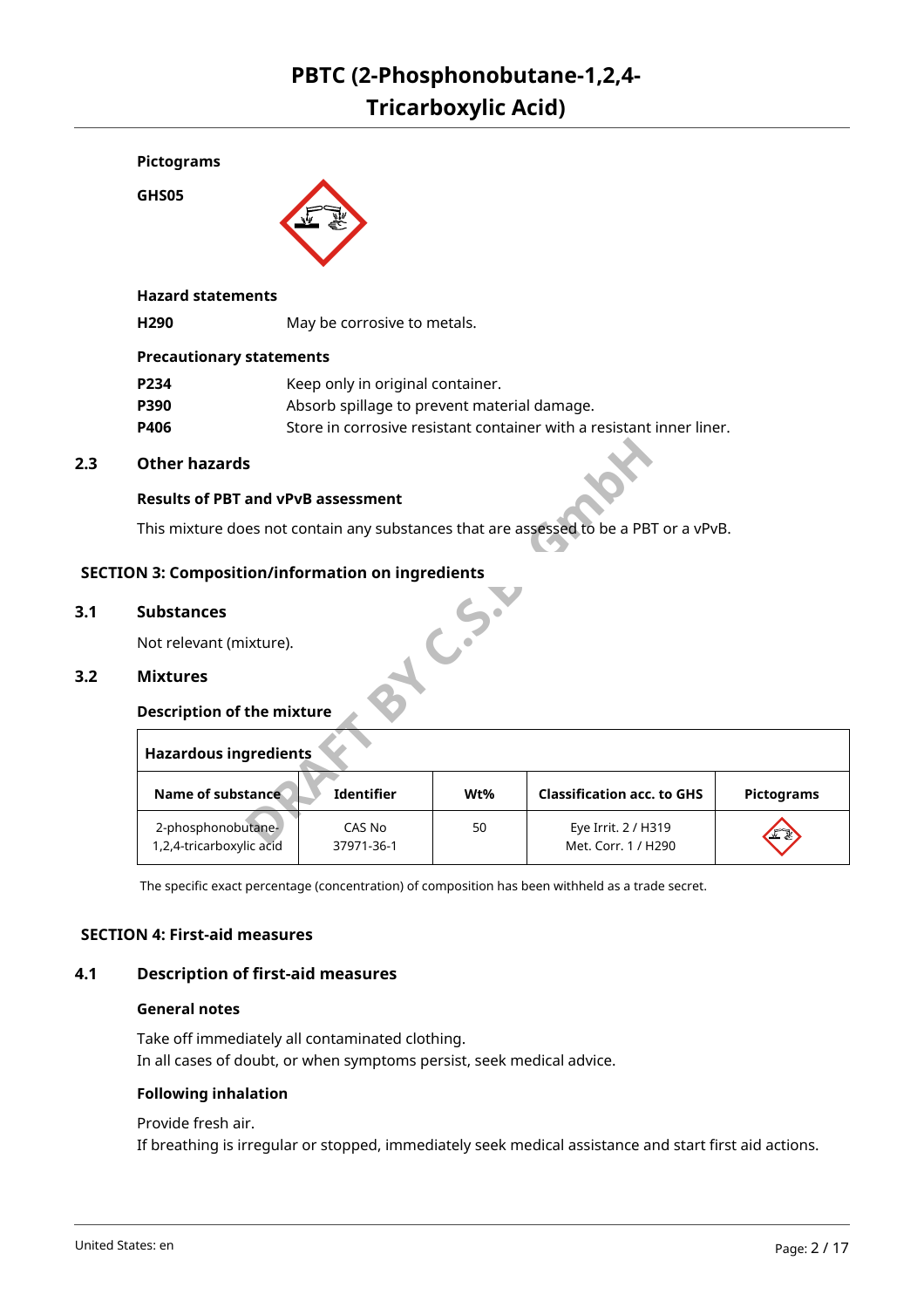#### **Following skin contact**

After contact with skin, wash immediately with plenty of water. If skin irritation occurs: Get medical advice/attention. Wash contaminated clothing before reuse.

#### **Following eye contact**

Rinse cautiously with water for several minutes. Remove contact lenses, if present and easy to do. Continue rinsing. If eye irritation persists: Get medical advice/attention.

#### **Following ingestion**

Rinse mouth with water (only if the person is conscious). Do NOT induce vomiting. Get medical advice/attention.

#### **Notes for the doctor**

None.

#### **4.2 Most important symptoms and effects, both acute and delayed**

These information are not available.

# **DRAFT BY C.S.B. GmbH 4.3 Indication of any immediate medical attention and special treatment needed**

None.

#### **SECTION 5: Fire-fighting measures**

#### **5.1 Extinguishing media**

#### **Suitable extinguishing media**

fire extinguishing powder, coordinate firefighting measures to the fire surroundings

#### **Unsuitable extinguishing media**

none

#### **5.2 Special hazards arising from the substance or mixture**

Hazardous decomposition products: Section 10. Substance or mixture corrosive to metals.

#### **Hazardous combustion products**

carbon monoxide (CO), carbon dioxide (CO2), phosphorus oxides (PxOy)

#### **5.3 Advice for firefighters**

In case of fire and/or explosion do not breathe fumes. Coordinate firefighting measures to the fire surroundings. Do not allow firefighting water to enter drains or water courses. Collect contaminated firefighting water separately. Fight fire with normal precautions from a reasonable distance.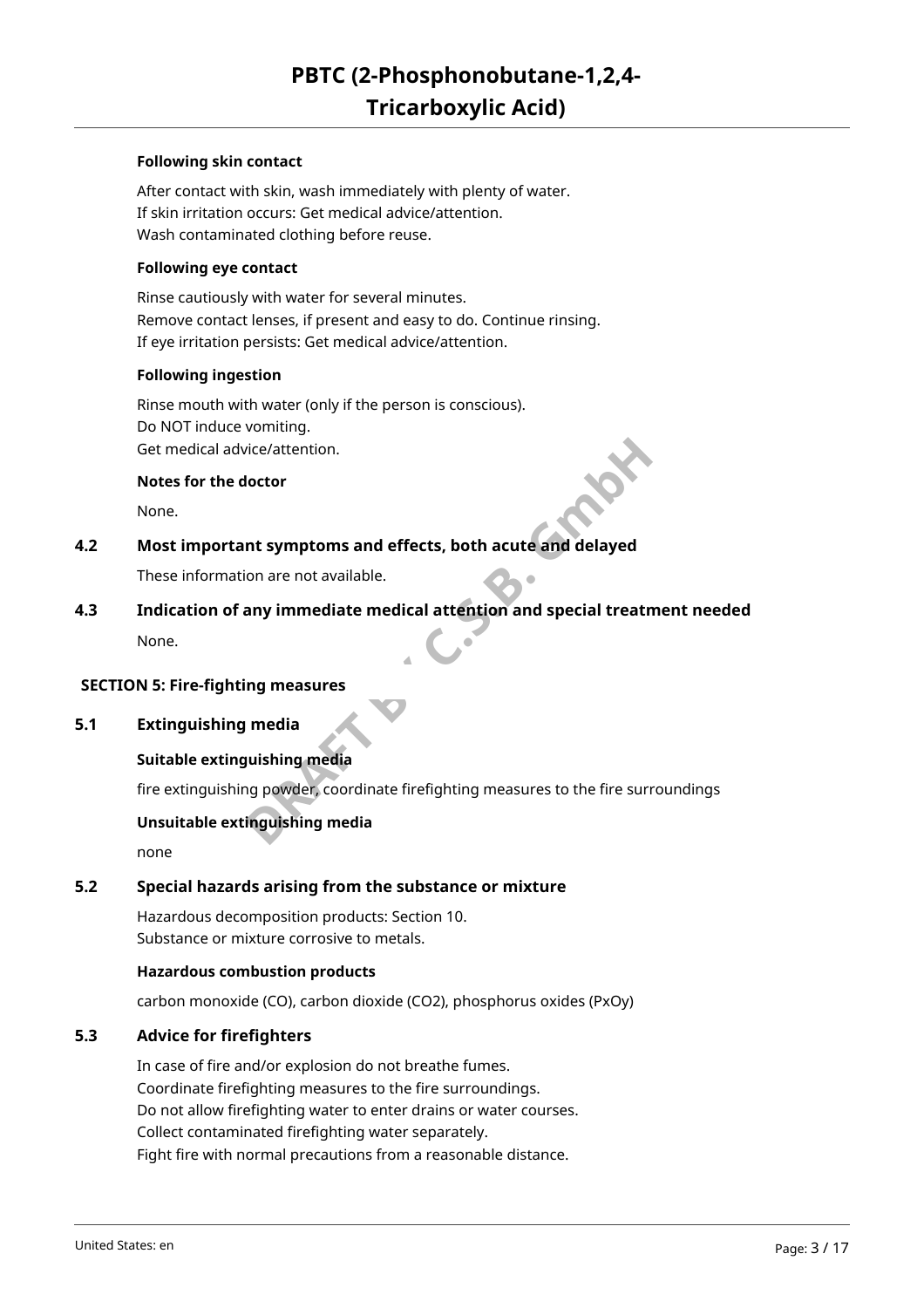#### **Special protective equipment for firefighters**

chemical protection suit, self-contained breathing apparatus (SCBA)

#### **SECTION 6: Accidental release measures**

#### **6.1 Personal precautions, protective equipment and emergency procedures**

#### **For non-emergency personnel**

Remove persons to safety. Ventilate affected area. Avoid inhaling sprayed product. Do not get in eyes, on skin, or on clothing. Wearing of suitable protective equipment (including personal protective equipment referred to under Section 8 of the safety data sheet) to prevent any contamination of skin, eyes and personal clothing.

#### **For emergency responders**

Wear breathing apparatus if exposed to vapors/dust/aerosols/gases.

#### **6.2 Environmental precautions**

safety data sheet) to prevent any contamination of skin, eyes<br> **PRAFT BY CONTEX EXECUTES**<br> **DRAFT BY ADDIST BY ADDISTANT SUPPERS WITH VALUAT SHEARY OF SHEARY AND ASSES.**<br> **DRAFT BY ADDIST SUPPERS WITH VALUAT STAR AND ADDIS** In case of formation of gases/vapors/mists suppress with water spray Keep away from drains, surface and ground water. Retain contaminated washing water and dispose of it.

#### **6.3 Methods and material for containment and cleaning up**

#### **Advice on how to clean up a spill**

Collect spillage. Absorbent material (e.g. sand, diatomaceous earth, acid binder, universal binder, sawdust, etc.).

#### **Appropriate containment techniques**

Neutralization techniques. Use of adsorbent materials.

#### **Other information relating to spills and releases**

Place in appropriate containers for disposal. Ventilate affected area.

#### **6.4 Reference to other sections**

Hazardous combustion products: see section 5. Personal protective equipment: see section 8. Incompatible materials: see section 10. Disposal considerations: see section 13.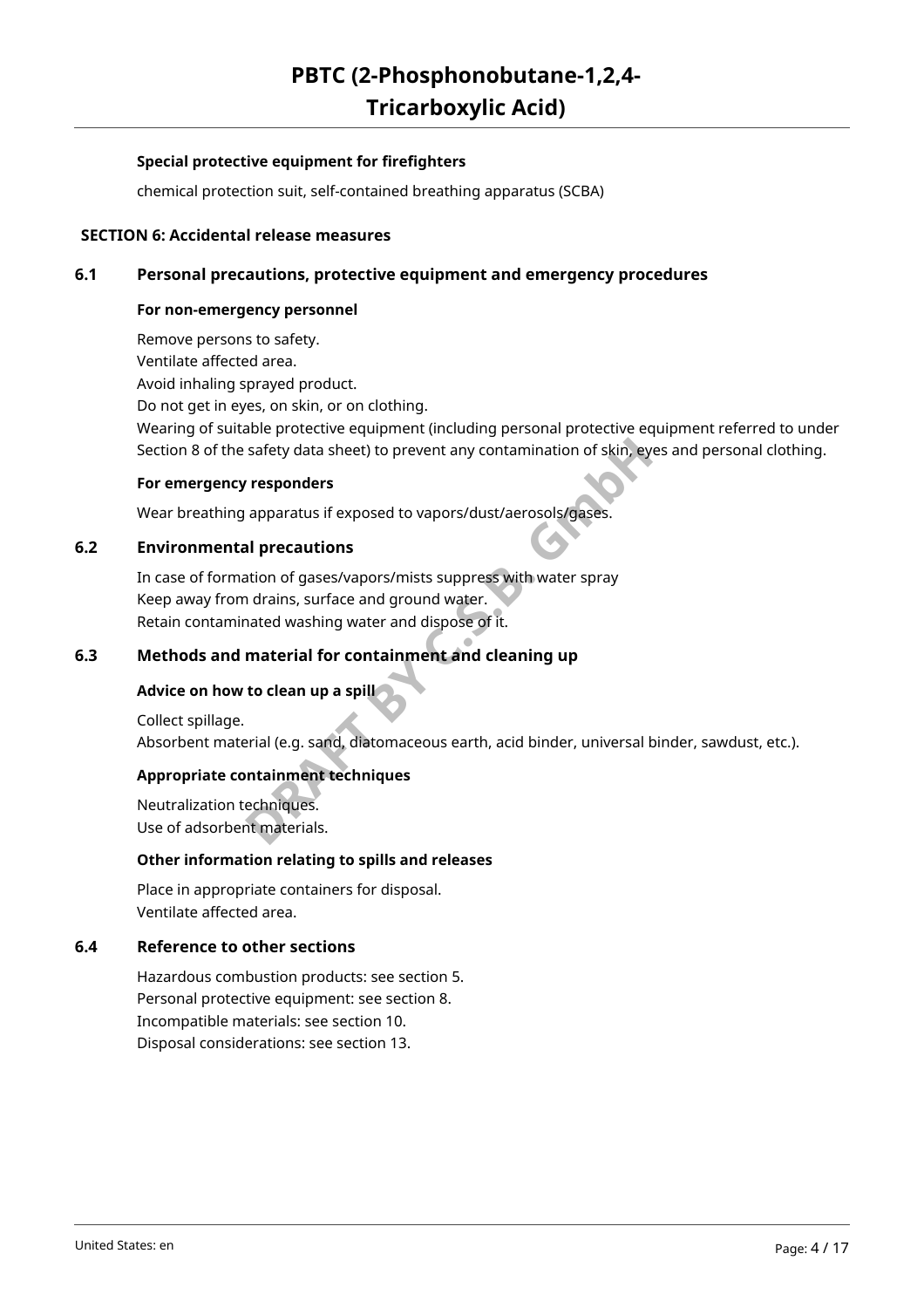#### **SECTION 7: Handling and storage**

#### **7.1 Precautions for safe handling**

#### **Measures to prevent fire as well as aerosol and dust generation**

Use local and general ventilation.

#### **Handling of incompatible substances or mixtures**

Do not mix with alkali.

#### **Measures to protect the environment**

Avoid release to the environment.

#### **Advice on general occupational hygiene**

Red Smoke in work areas.<br>
Sinated clothing and protective equipment before entering ea<br>
mist/vapors/spray.<br>
Yes, on skin, or on clothing.<br>
Protection (barrier creams/ointments) is recommended.<br> **Protection (barrier creams/** Do not eat, drink and smoke in work areas. Remove contaminated clothing and protective equipment before entering eating areas. Do not breathe mist/vapors/spray. Do not get in eyes, on skin, or on clothing. Wash hands after use. Preventive skin protection (barrier creams/ointments) is recommended.

#### **7.2 Conditions for safe storage, including any incompatibilities**

#### **Corrosive conditions**

Store in corrosive resistant container with a resistant inner liner.

#### **Flammability hazards**

None.

#### **Incompatible substances or mixtures**

Incompatible materials: see section 10.

#### **Protect against external exposure, such as**

heat, frost, UV-radiation/sunlight

#### **Consideration of other advice**

Keep away from food, drink and animal feedingstuffs.

#### **Ventilation requirements**

Provision of sufficient ventilation.

#### **Specific designs for storage rooms or vessels**

Keep container tightly closed and in a well-ventilated place. Keep in a cool place.

#### **Packaging compatibilities**

Only packagings which are approved (e.g. acc. to DOT) may be used.

#### **7.3 Specific end use(s)**

No information available.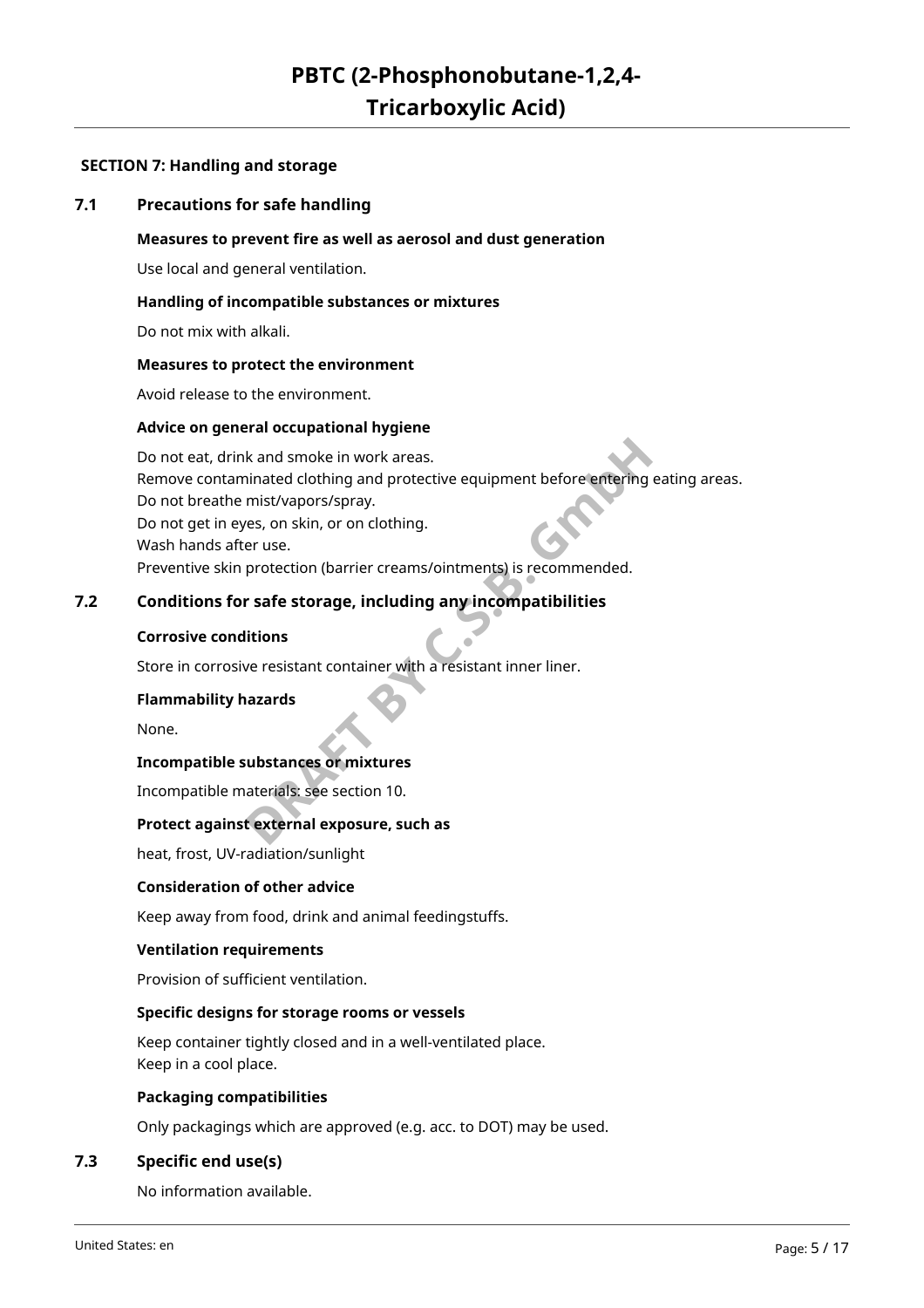#### **SECTION 8: Exposure controls/personal protection**

#### **8.1 Control parameters**

 $\overline{\Gamma}$ 

 $\Gamma$ 

| <b>Relevant DNELs of components of the mixture</b>   |               |               |                            |                                                 |                   |                                 |  |  |
|------------------------------------------------------|---------------|---------------|----------------------------|-------------------------------------------------|-------------------|---------------------------------|--|--|
| Name of sub-<br>stance                               | <b>CAS No</b> | End-<br>point | <b>Threshol</b><br>d level | <b>Protection</b><br>goal, route of<br>exposure | Used in           | <b>Exposure time</b>            |  |  |
| 2-phosphonobu-<br>tane-1,2,4-tri-<br>carboxylic acid | 37971-36-1    | DNEL          | $15 \text{ mg/m}^3$        | human, inhalat-<br>ory                          | worker (industry) | chronic - system-<br>ic effects |  |  |
| 2-phosphonobu-<br>tane-1,2,4-tri-<br>carboxylic acid | 37971-36-1    | <b>DNEL</b>   | $4.2$ mg/kg<br>bw/day      | human, dermal                                   | worker (industry) | chronic - system-<br>ic effects |  |  |

| tane-1,2,4-tri-<br>carboxylic acid             |               | bw/day          |                           |                                 | ic effects                      |  |  |  |
|------------------------------------------------|---------------|-----------------|---------------------------|---------------------------------|---------------------------------|--|--|--|
| Relevant PNECs of components of the mixture    |               |                 |                           |                                 |                                 |  |  |  |
| Name of substance                              | <b>CAS No</b> | <b>Endpoint</b> | <b>Threshold</b><br>level | Environmental<br>compartment    | <b>Exposure time</b>            |  |  |  |
| 2-phosphonobutane-<br>1,2,4-tricarboxylic acid | 37971-36-1    | <b>PNEC</b>     | 3.33 mg <sub>/1</sub>     | freshwater                      | short-term (single<br>instance) |  |  |  |
| 2-phosphonobutane-<br>1,2,4-tricarboxylic acid | 37971-36-1    | <b>PNEC</b>     | $0.33 \frac{mg}{l}$       | marine water                    | short-term (single<br>instance) |  |  |  |
| 2-phosphonobutane-<br>1,2,4-tricarboxylic acid | 37971-36-1    | <b>PNEC</b>     | 50.4 $mg/$                | sewage treatment<br>plant (STP) | short-term (single<br>instance) |  |  |  |
| 2-phosphonobutane-<br>1,2,4-tricarboxylic acid | 37971-36-1    | <b>PNEC</b>     | 1.47 $mg/kq$              | freshwater sedi-<br>ment        | short-term (single<br>instance) |  |  |  |
| 2-phosphonobutane-<br>1,2,4-tricarboxylic acid | 37971-36-1    | <b>PNEC</b>     | 0.491 $mg/kq$             | soil                            | short-term (single<br>instance) |  |  |  |

#### **8.2 Exposure controls**

#### **Appropriate engineering controls**

General ventilation.

#### **Individual protection measures (personal protective equipment)**

#### **Eye/face protection**

Wear eye/face protection.

٦

٦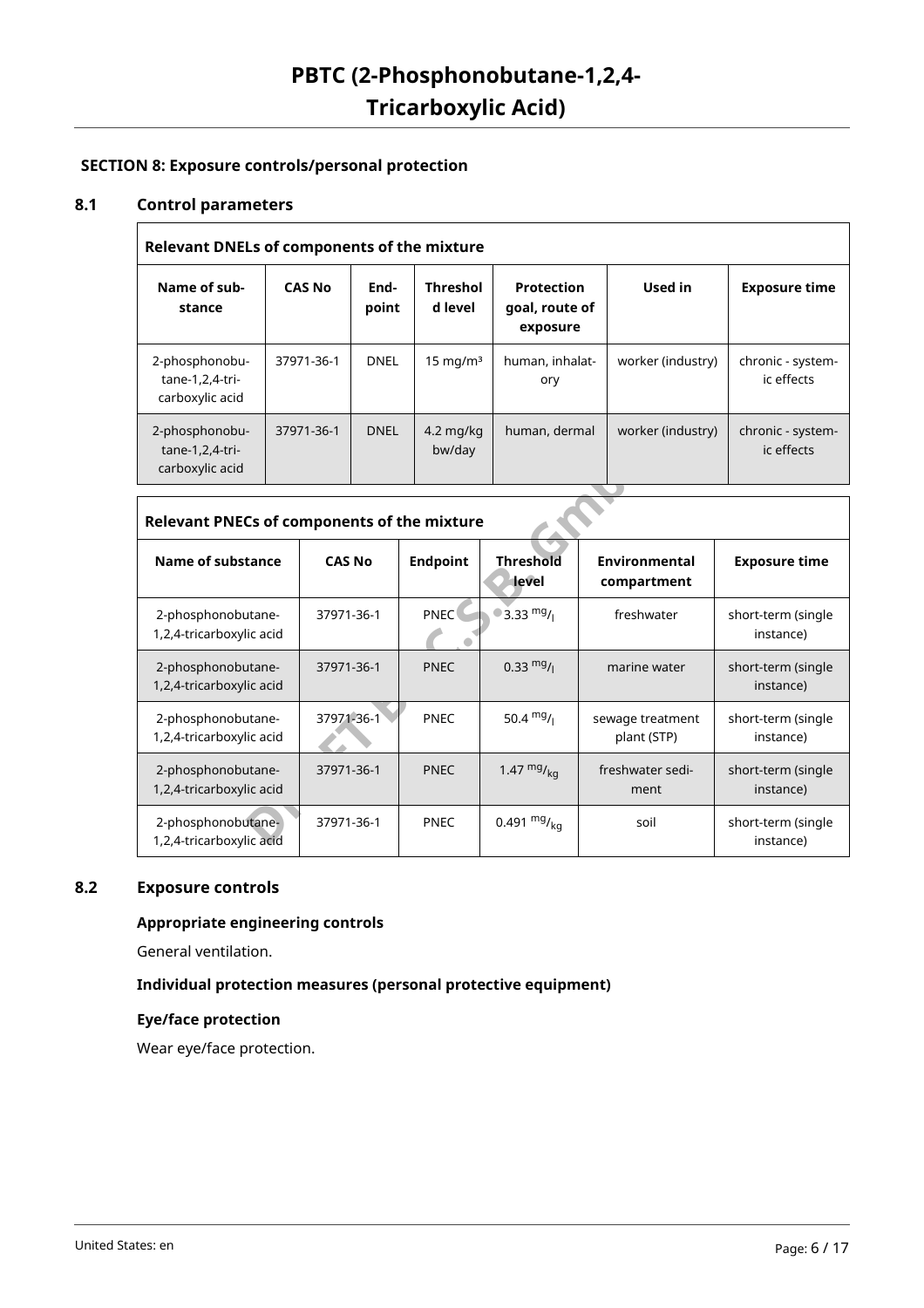#### **Hand protection**

| <b>Protective gloves</b> |                           |                                             |  |  |  |
|--------------------------|---------------------------|---------------------------------------------|--|--|--|
| Material                 | <b>Material thickness</b> | Breakthrough times of the glove<br>material |  |  |  |
| PVC: polyvinyl chloride  | $\geq 0.5$ mm             | >30 minutes (permeation: level 2)           |  |  |  |

Wear suitable gloves.

Chemical protection gloves are suitable, which are tested according to EN 374.

Check leak-tightness/impermeability prior to use.

For special purposes, it is recommended to check the resistance to chemicals of the protective gloves mentioned above together with the supplier of these gloves.

#### **Body protection**

#### **Respiratory protection**

In case of inadequate ventilation wear respiratory protection. Type: ABEK (combined filters against gases and vapors, color code: Brown/Grey/Yellow/Green).

#### **Environmental exposure controls**

#### **SECTION 9: Physical and chemical properties**

#### **9.1 Information on basic physical and chemical properties**

| <b>Body protection</b>                                                                                              |                         |
|---------------------------------------------------------------------------------------------------------------------|-------------------------|
| Protective clothing against liquid chemicals.                                                                       |                         |
| <b>Respiratory protection</b>                                                                                       |                         |
| In case of inadequate ventilation wear respiratory protection                                                       |                         |
| Type: ABEK (combined filters against gases and vapors, color code: Brown/Gr                                         |                         |
| <b>Environmental exposure controls</b>                                                                              |                         |
| Use appropriate container to avoid environmental contamination.<br>Keep away from drains, surface and ground water. |                         |
| N 9: Physical and chemical properties                                                                               |                         |
| Information on basic physical and chemical properties                                                               |                         |
| Appearance                                                                                                          |                         |
| <b>Physical state</b>                                                                                               | liquid                  |
| Color                                                                                                               | colourless to yellowish |
| Odor                                                                                                                | Nearly odorless         |
| <b>Other safety parameters</b>                                                                                      |                         |
| pH (value)                                                                                                          | $\langle$               |
| <b>Melting point/freezing point</b>                                                                                 | $-15$ °C                |
| Boiling point or initial boiling point and boiling<br>range                                                         | >100 °C                 |
| <b>Flash point</b>                                                                                                  | >100 °C                 |
| <b>Evaporation rate</b>                                                                                             | not determined          |
| <b>Flammability (solid, gas)</b>                                                                                    | not relevant<br>(fluid) |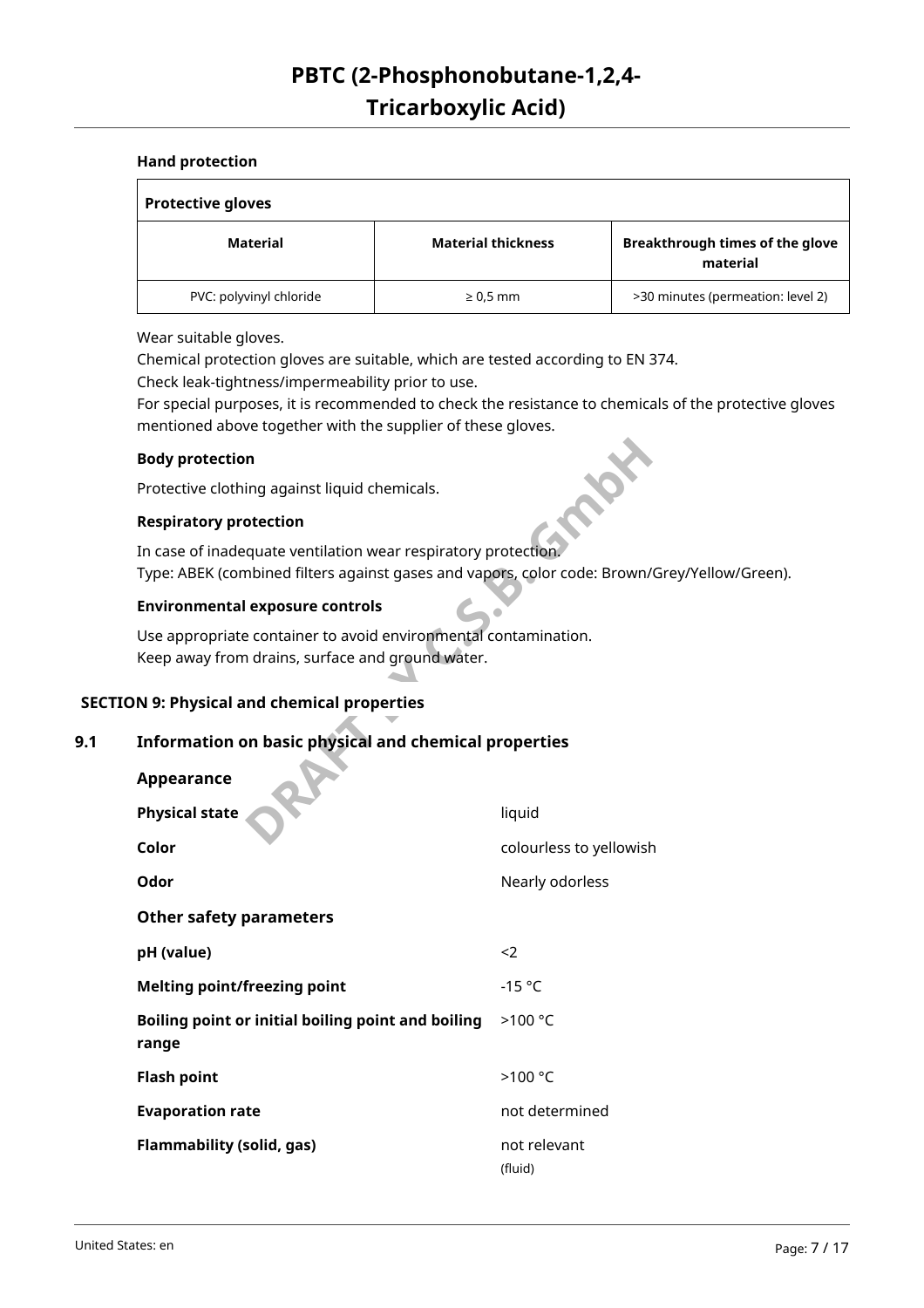| <b>Explosive limits</b>                                            | not determined                                                               |
|--------------------------------------------------------------------|------------------------------------------------------------------------------|
| <b>Vapor pressure</b>                                              | not determined                                                               |
| Density                                                            | 1.27 $9/$ <sub>cm</sub> <sup>3</sup> at 20 °C                                |
| Vapor density                                                      | this information is not available                                            |
| Relative density                                                   | information on this property is not available                                |
| Solubility(ies)                                                    |                                                                              |
| Water solubility                                                   | miscible in any proportion                                                   |
| <b>Partition coefficient</b>                                       |                                                                              |
| n-octanol/water (log KOW)                                          | not determine                                                                |
| Auto-ignition temperature                                          | >500 °C                                                                      |
| <b>Decomposition temperature</b>                                   | >100 °C                                                                      |
| <b>Viscosity</b>                                                   |                                                                              |
| <b>Kinematic viscosity</b>                                         | not determined                                                               |
| <b>Dynamic viscosity</b>                                           | <50 mPa s at 25 °C                                                           |
| <b>Explosive properties</b>                                        | none                                                                         |
| <b>Oxidizing properties</b>                                        | none                                                                         |
| <b>Information for relevant hazard classes</b><br>according to GHS |                                                                              |
| Corrosive to metals                                                | category 1: corrosive to metals                                              |
| <b>Other information</b>                                           |                                                                              |
| Temperature class (USA, acc. to NEC 500)                           | T1<br>(maximum permissible surface temperature on the equip-<br>ment: 450°C) |

#### **SECTION 10: Stability and reactivity**

#### **10.1 Reactivity**

**9.2** 

Substance or mixture corrosive to metals.

#### **10.2 Chemical stability**

See below "Conditions to avoid".

#### **10.3 Possibility of hazardous reactions**

Strong exothermic reaction with strong alkalis.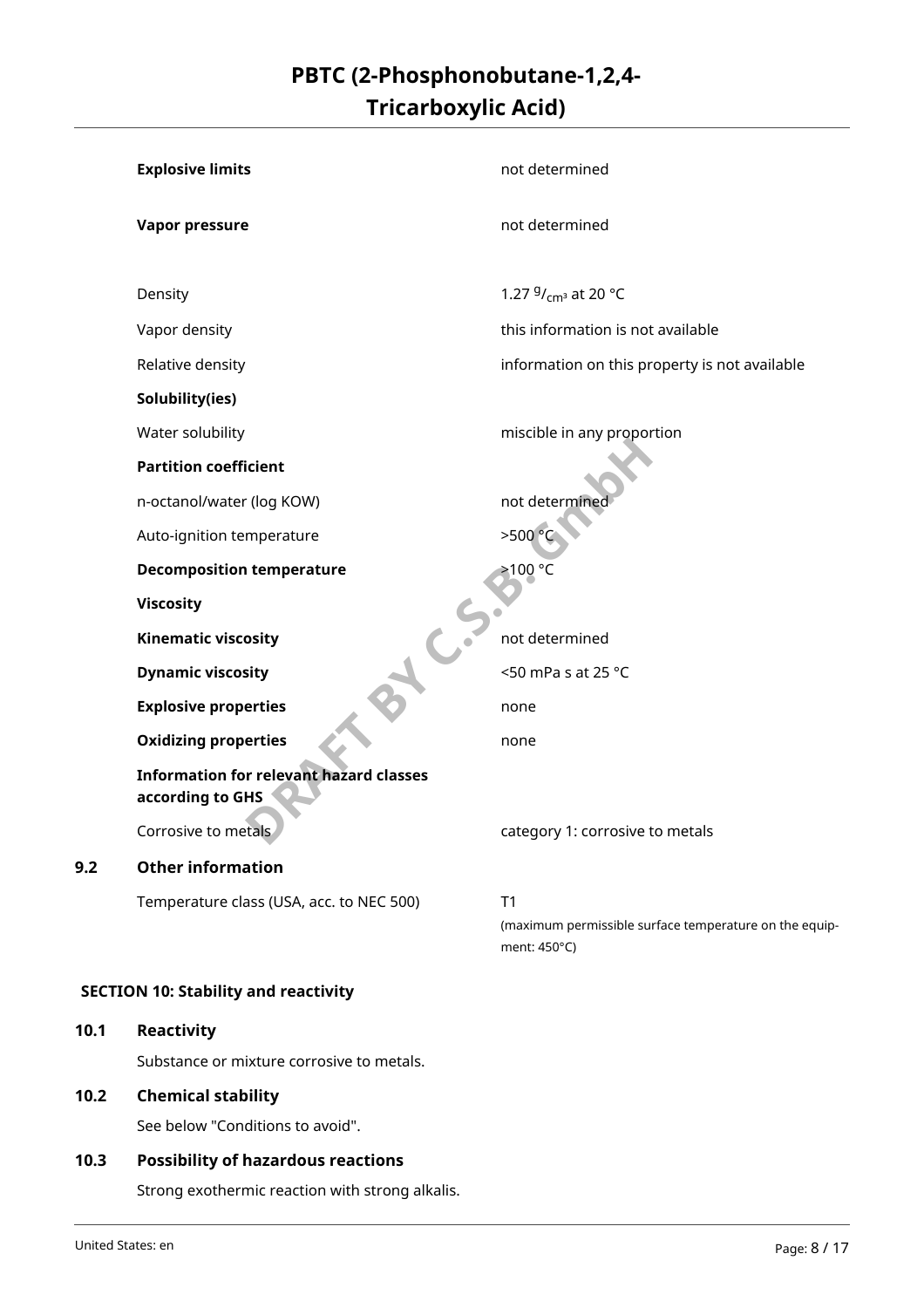#### **10.4 Conditions to avoid**

Keep away from heat. UV-radiation/sunlight.

#### **10.5 Incompatible materials**

bases, oxidizers, metal

#### **10.6 Hazardous decomposition products**

Hazardous combustion products: see section 5. Carbon monoxide (CO). Carbon dioxide (CO2). Phosphorus oxides (PxOy).

#### **SECTION 11: Toxicological information**

#### **11.1 Information on toxicological effects**

#### **Classification procedure**

#### **Classification acc. to OSHA "Hazard Communication Standard" (29 CFR 1910.1200)**

#### **Acute toxicity**

| N 11: Toxicological information                                                |                                                                                                                |                          |                 |                                    |                |                              |  |
|--------------------------------------------------------------------------------|----------------------------------------------------------------------------------------------------------------|--------------------------|-----------------|------------------------------------|----------------|------------------------------|--|
| <b>Information on toxicological effects</b><br>GRA                             |                                                                                                                |                          |                 |                                    |                |                              |  |
| <b>Classification procedure</b>                                                |                                                                                                                |                          |                 |                                    |                |                              |  |
|                                                                                | If not otherwise specified the classification is based on:<br>Ingredients of the mixture (additivity formula). |                          |                 |                                    |                |                              |  |
| Classification acc. to OSHA "Hazard Communication Standard" (29 CFR 1910.1200) |                                                                                                                |                          |                 |                                    |                |                              |  |
| <b>Acute toxicity</b>                                                          |                                                                                                                |                          |                 |                                    |                |                              |  |
| Test data are not available for the complete mixture.                          |                                                                                                                |                          |                 |                                    |                |                              |  |
| Name of substance                                                              | <b>CAS No</b>                                                                                                  | <b>Exposure</b><br>route | <b>Endpoint</b> | Value                              | <b>Species</b> | <b>Method</b>                |  |
| 2-phosphonobutane-1,2,4-<br>tricarboxylic acid                                 | 37971-36-1                                                                                                     | oral                     | LD50            | $>6.500$ mg/<br>kg                 | rat            | EU method B.1                |  |
| 2-phosphonobutane-1,2,4-<br>tricarboxylic acid                                 | 37971-36-1                                                                                                     | dermal                   | LD50            | $>4,000$ mg/<br>kg                 | rat            | EU method B.3                |  |
| 2-phosphonobutane-1,2,4-<br>tricarboxylic acid                                 | 37971-36-1                                                                                                     | inhalation:<br>dust/mist | <b>LC50</b>     | $>1.979$ mg/<br>m <sup>3</sup> /4h | rat            | <b>OECD</b><br>Guideline 403 |  |

#### **Skin corrosion/irritation**

Shall not be classified as corrosive/irritant to skin. (OECD Guideline 404)

#### **Serious eye damage/eye irritation**

Shall not be classified as seriously damaging to the eye or eye irritant. (OECD Guideline 405)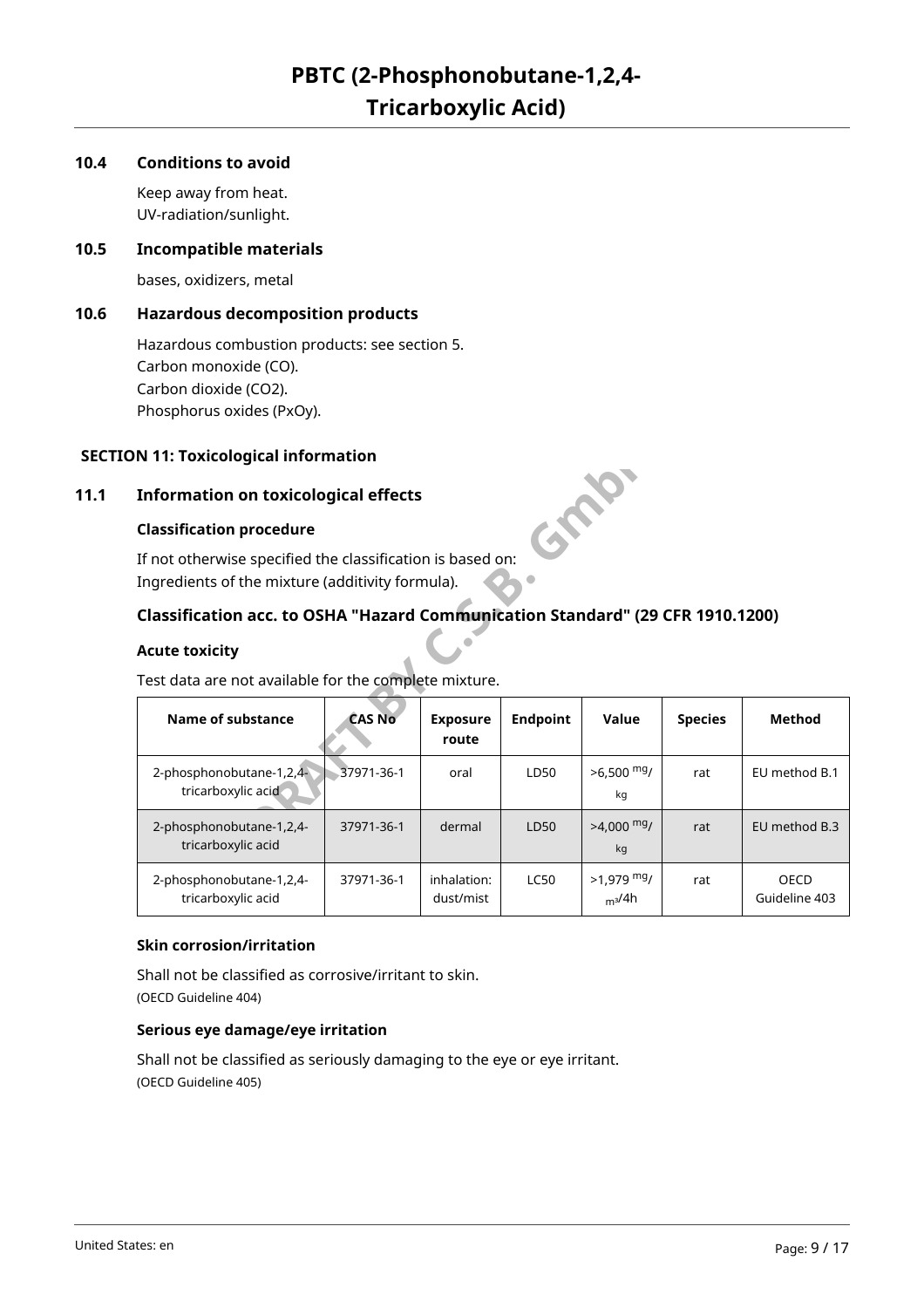#### **Respiratory or skin sensitization**

#### **Skin sensitization**

Based on available data, the classification criteria are not met.

#### **Respiratory sensitization**

Classification could not be established because: Data are lacking, inconclusive, or conclusive but not sufficient for classification.

#### **Germ cell mutagenicity**

Shall not be classified as germ cell mutagenic. (OECD Guideline 471) Based on available data, the classification criteria are not met.

#### **Carcinogenicity**

#### **IARC Monographs**

None of the ingredients are listed.

## **5.B. Graph National Toxicology Program (United States)**

None of the ingredients are listed.

#### **OSHA Carcinogens**

None of the ingredients are listed.

#### **Reproductive toxicity**

Shall not be classified as a reproductive toxicant. Based on available data, the classification criteria are not met.

#### **Specific target organ toxicity - single exposure**

Classification could not be established because: Data are lacking, inconclusive, or conclusive but not sufficient for classification.

#### **Specific target organ toxicity - repeated exposure**

Based on available data, the classification criteria are not met.

#### **Aspiration hazard**

Shall not be classified as presenting an aspiration hazard.

#### **11.2 Other information**

There is no additional information.

#### **SECTION 12: Ecological information**

#### **12.1 Toxicity**

#### **Aquatic toxicity (acute)**

Test data are not available for the complete mixture.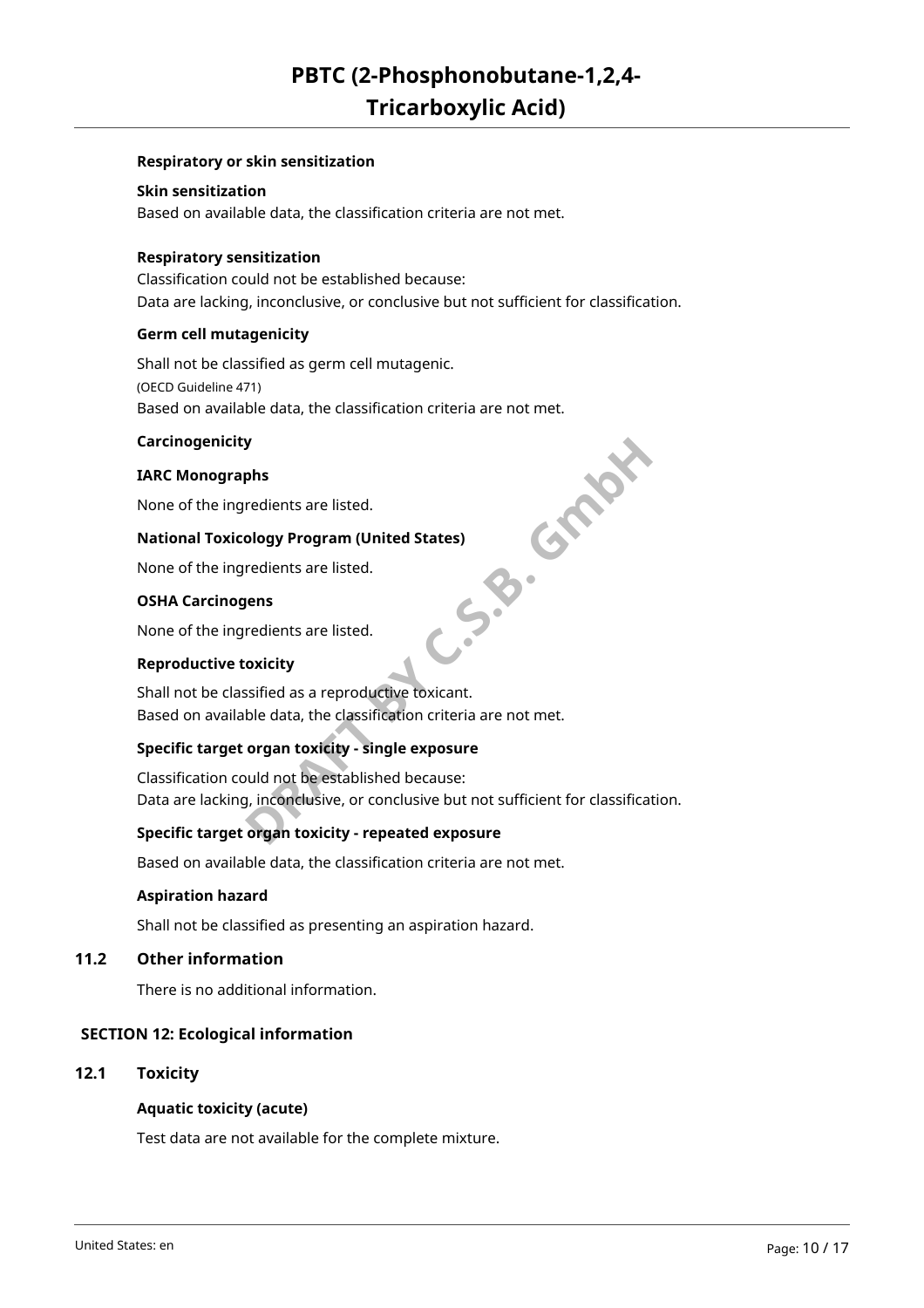#### **Aquatic toxicity (acute) of components of the mixture**

| Name of sub-<br>stance                               | <b>CAS No</b> | <b>Endpoint</b>   | Value                 | <b>Species</b>                            | Method                       | Expos-<br>ure time |
|------------------------------------------------------|---------------|-------------------|-----------------------|-------------------------------------------|------------------------------|--------------------|
| 2-phosphonobu-<br>tane-1,2,4-tri-<br>carboxylic acid | 37971-36-1    | <b>LC50</b>       | $>1,042$ mg/          | zebra fish (Danio<br>rerio)               | <b>OECD</b><br>Guideline 203 | 96 h               |
| 2-phosphonobu-<br>tane-1,2,4-tri-<br>carboxylic acid | 37971-36-1    | <b>EC50</b>       | $>1,071$ mg/          | daphnia magna                             | <b>OECD</b><br>Guideline 202 | 48 h               |
| 2-phosphonobu-<br>tane-1,2,4-tri-<br>carboxylic acid | 37971-36-1    | ErC <sub>50</sub> | $>1,081 \frac{mg}{l}$ | algae (Desmod-<br>esmus sub-<br>spicatus) | OECD<br>Guideline 201        | 72 h               |

#### **Aquatic toxicity (chronic)**

#### **Aquatic toxicity (chronic) of components of the mixture**

|                                                                                                                                                       |               |                 |                      | ------ <u>-</u> -           |                              |                    |  |  |  |
|-------------------------------------------------------------------------------------------------------------------------------------------------------|---------------|-----------------|----------------------|-----------------------------|------------------------------|--------------------|--|--|--|
| <b>Aquatic toxicity (chronic)</b><br>Test data are not available for the complete mixture.<br>Aquatic toxicity (chronic) of components of the mixture |               |                 |                      |                             |                              |                    |  |  |  |
| Name of sub-<br>stance                                                                                                                                | <b>CAS No</b> | <b>Endpoint</b> | <b>Value</b>         | <b>Species</b>              | <b>Method</b>                | Expos-<br>ure time |  |  |  |
| 2-phosphonobu-<br>tane-1,2,4-tri-<br>carboxylic acid                                                                                                  | 37971-36-1    | EC50            | $>1,071$ mg/         | daphnia magna               |                              | 21 <sub>d</sub>    |  |  |  |
| 2-phosphonobu-<br>tane-1,2,4-tri-<br>carboxylic acid                                                                                                  | 37971-36-1    | <b>NOEC</b>     | $1,042 \frac{mg}{l}$ | zebra fish (Danio<br>rerio) | <b>OECD</b><br>Guideline 204 | 14 <sub>d</sub>    |  |  |  |
| 2-phosphonobu-<br>tane-1,2,4-tri-<br>carboxylic acid                                                                                                  | 37971-36-1    | <b>LOEC</b>     | 329 $mg/1$           | daphnia magna               |                              | 21 <sub>d</sub>    |  |  |  |

#### **12.2 Persistence and degradability**

#### **Degradability of components of the mixture**

| Name of sub-<br>stance                                   | <b>CAS No</b> | <b>Process</b> | <b>Degradation</b><br>rate | Time  | Method                        |
|----------------------------------------------------------|---------------|----------------|----------------------------|-------|-------------------------------|
| 2-phosphonobu-<br>$tane-1, 2, 4-tri-$<br>carboxylic acid | 37971-36-1    | DOC removal    | $30 - 40%$                 | 128 d | <b>OECD Guideline</b><br>302A |

#### **Persistence**

No data available.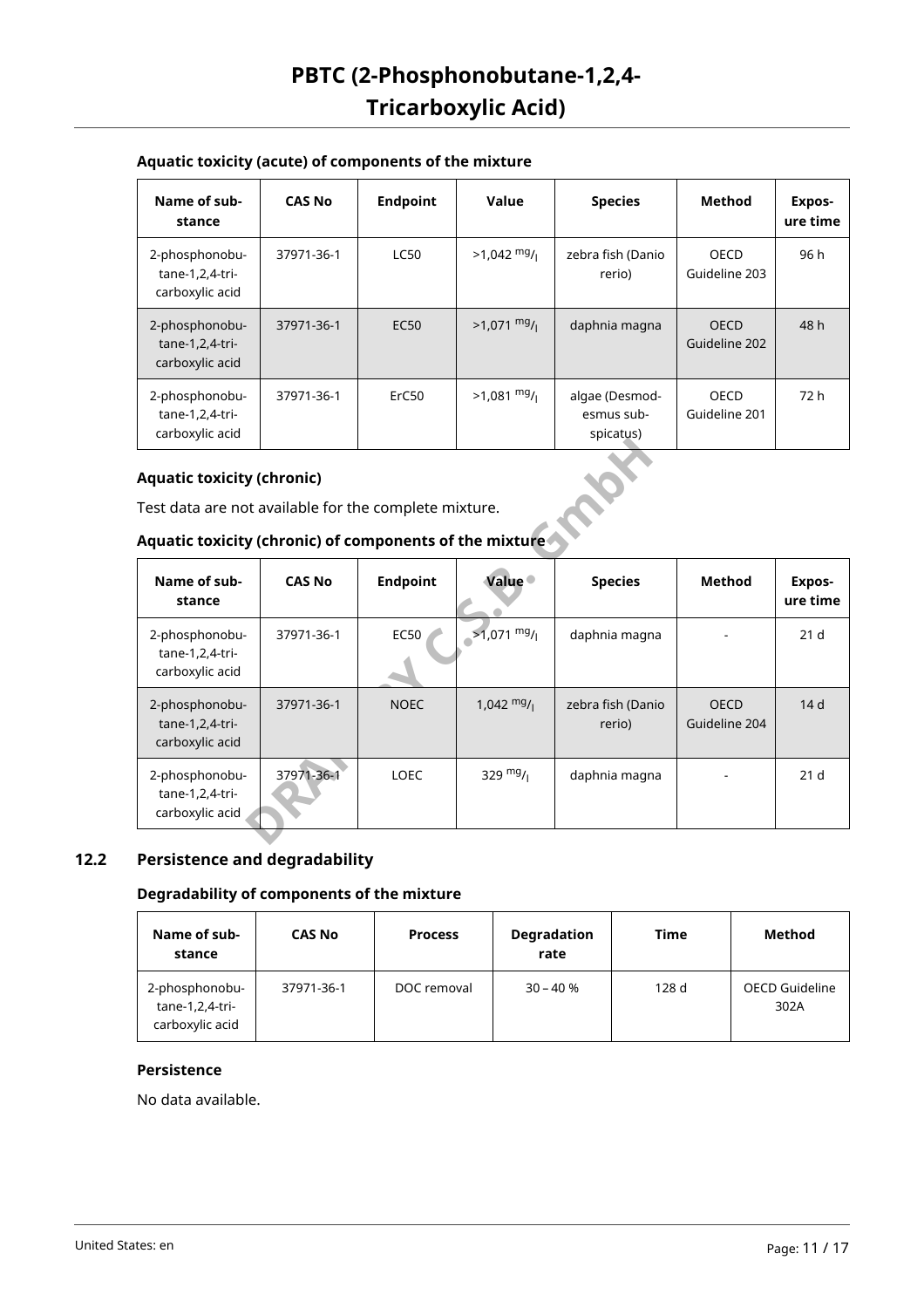#### **12.3 Bioaccumulative potential**

#### **Bioaccumulative potential of components of the mixture**

| Name of substance                               | <b>CAS No</b> | Log KOW        |
|-------------------------------------------------|---------------|----------------|
| 2-phosphonobutane-1,2,4-tricarboxyl-<br>ic acid | 37971-36-1    | $-1.36(25 °C)$ |

#### **12.4 Mobility in soil**

No data available.

#### **12.5 Results of PBT and vPvB assessment**

This mixture does not contain any substances that are assessed to be a PBT or a vPvB.

#### **12.6 Other adverse effects**

This information is not available.

#### **Remarks**

Wassergefährdungsklasse, WGK (water hazard class): 1

#### **SECTION 13: Disposal considerations**

#### **13.1 Waste treatment methods**

Dispose of contents/container in accordance with local/regional/national/international regulations.

#### **Sewage disposal-relevant information**

Do not empty into drains.

#### **Waste treatment of containers/packages**

**Profects**<br> **Profects**<br> **DRAFT BY CONSIGNMENT BY CONSIGNMENT WAS ARRESTED ASSAULT CONSIDERATIONS**<br> **DRAFT BY CONSIDERATION**<br> **DRAFT BY CONSIDER BY PROFECTS ASSAULT CONSIDER BY CONSIDER BY CONSIDER ASSAULT CONSIDER A CONSID** Only packagings which are approved (e.g. acc. to DOT) may be used. Completely emptied packages can be recycled. Handle contaminated packages in the same way as the substance itself.

#### **Remarks**

Please consider the relevant national or regional provisions.

#### **SECTION 14: Transport information**

#### **14.1 UN number**

| <b>DOT</b>              | UN3265                                    |
|-------------------------|-------------------------------------------|
| <b>IMDG-Code</b>        | UN3265                                    |
| <b>ICAO-TI</b>          | UN3265                                    |
| UN proper shipping name |                                           |
| <b>DOT</b>              | Corrosive liquid, acidic, organic, n.o.s. |
| <b>IMDG-Code</b>        | CORROSIVE LIQUID, ACIDIC, ORGANIC, N.O.S. |

**14.2**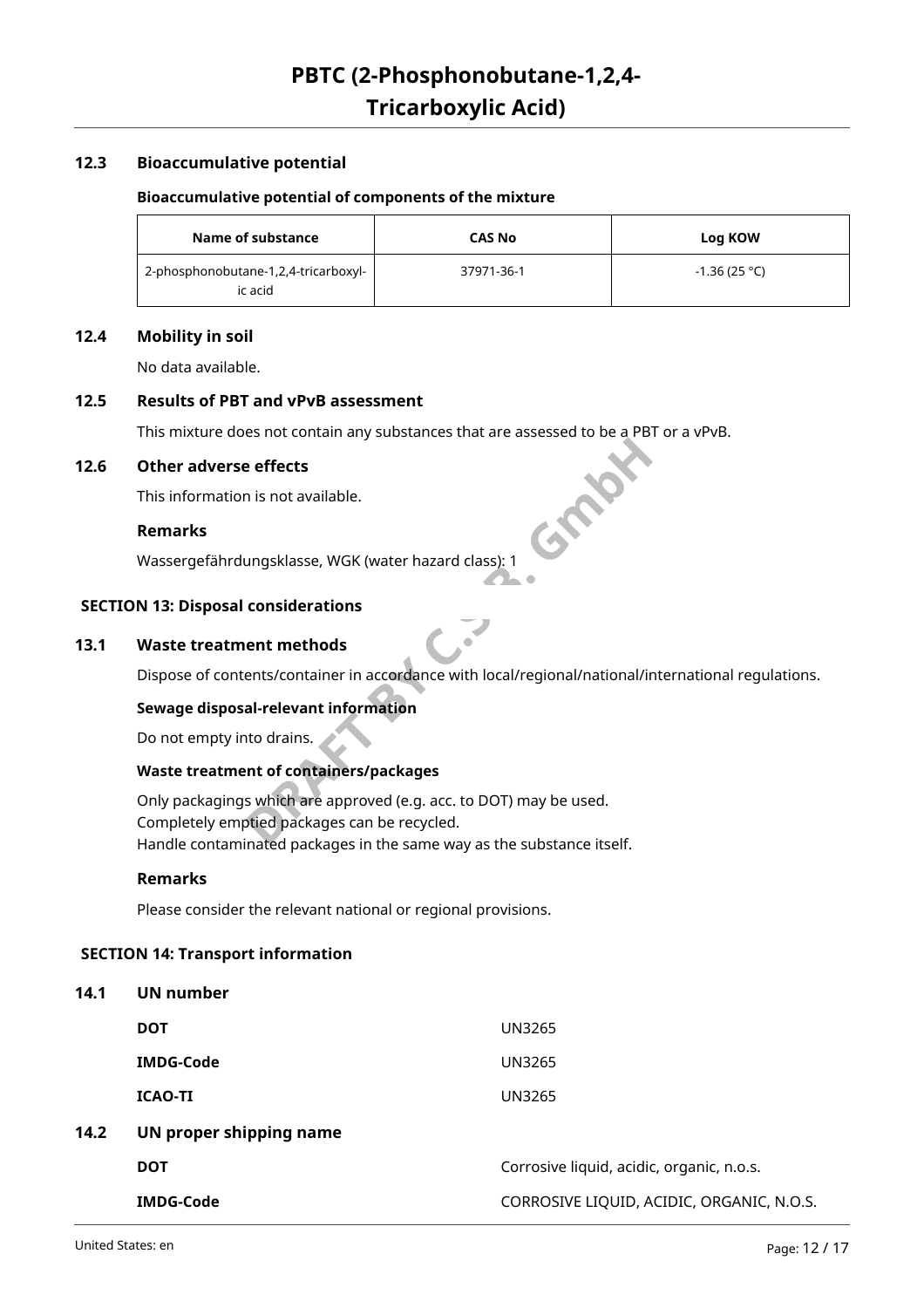|      | <b>ICAO-TI</b>                                                                      | Corrosive liquid, acidic, organic, n.o.s.                                                                       |  |  |
|------|-------------------------------------------------------------------------------------|-----------------------------------------------------------------------------------------------------------------|--|--|
|      | <b>Technical name (hazardous ingredients)</b>                                       | phosphonobutane tricarboxylic acid                                                                              |  |  |
| 14.3 | <b>Transport hazard class(es)</b>                                                   |                                                                                                                 |  |  |
|      | <b>DOT</b>                                                                          | 8                                                                                                               |  |  |
|      | <b>IMDG-Code</b>                                                                    | 8                                                                                                               |  |  |
|      | <b>ICAO-TI</b>                                                                      | 8                                                                                                               |  |  |
| 14.4 | <b>Packing group</b>                                                                |                                                                                                                 |  |  |
|      | <b>DOT</b>                                                                          | III                                                                                                             |  |  |
|      | <b>IMDG-Code</b>                                                                    | III                                                                                                             |  |  |
|      | <b>ICAO-TI</b>                                                                      | <b>PROX</b><br>III                                                                                              |  |  |
| 14.5 | <b>Environmental hazards</b>                                                        |                                                                                                                 |  |  |
| 14.6 | <b>Special precautions for user</b>                                                 |                                                                                                                 |  |  |
| 14.7 | <b>Transport in bulk according to Annex II of</b><br><b>MARPOL and the IBC Code</b> |                                                                                                                 |  |  |
| 14.8 | <b>Information for each of the UN Model Regulations</b>                             |                                                                                                                 |  |  |
|      |                                                                                     | Transport of dangerous goods by road or rail (49 CFR US DOT) Additional information                             |  |  |
|      | Particulars in the shipper's declaration                                            | UN3265, Corrosive liquid, acidic, organic, n.o.s.,<br>(contains: phosphonobutane tricarboxylic acid), 8,<br>III |  |  |
|      | Danger label(s)                                                                     | 8                                                                                                               |  |  |
|      | Special provisions (SP)                                                             | 386, IB3, T7, TP1, TP28                                                                                         |  |  |
|      | <b>ERG No</b>                                                                       | 153                                                                                                             |  |  |
|      | <b>International Maritime Dangerous Goods Code (IMDG) Additional information</b>    |                                                                                                                 |  |  |
|      | Marine pollutant                                                                    |                                                                                                                 |  |  |
|      | Danger label(s)                                                                     | 8                                                                                                               |  |  |
|      |                                                                                     |                                                                                                                 |  |  |
|      | Special provisions (SP)                                                             | 223, 274                                                                                                        |  |  |
|      | Excepted quantities (EQ)                                                            | E <sub>1</sub>                                                                                                  |  |  |
|      | Limited quantities (LQ)                                                             | 5 <sub>L</sub>                                                                                                  |  |  |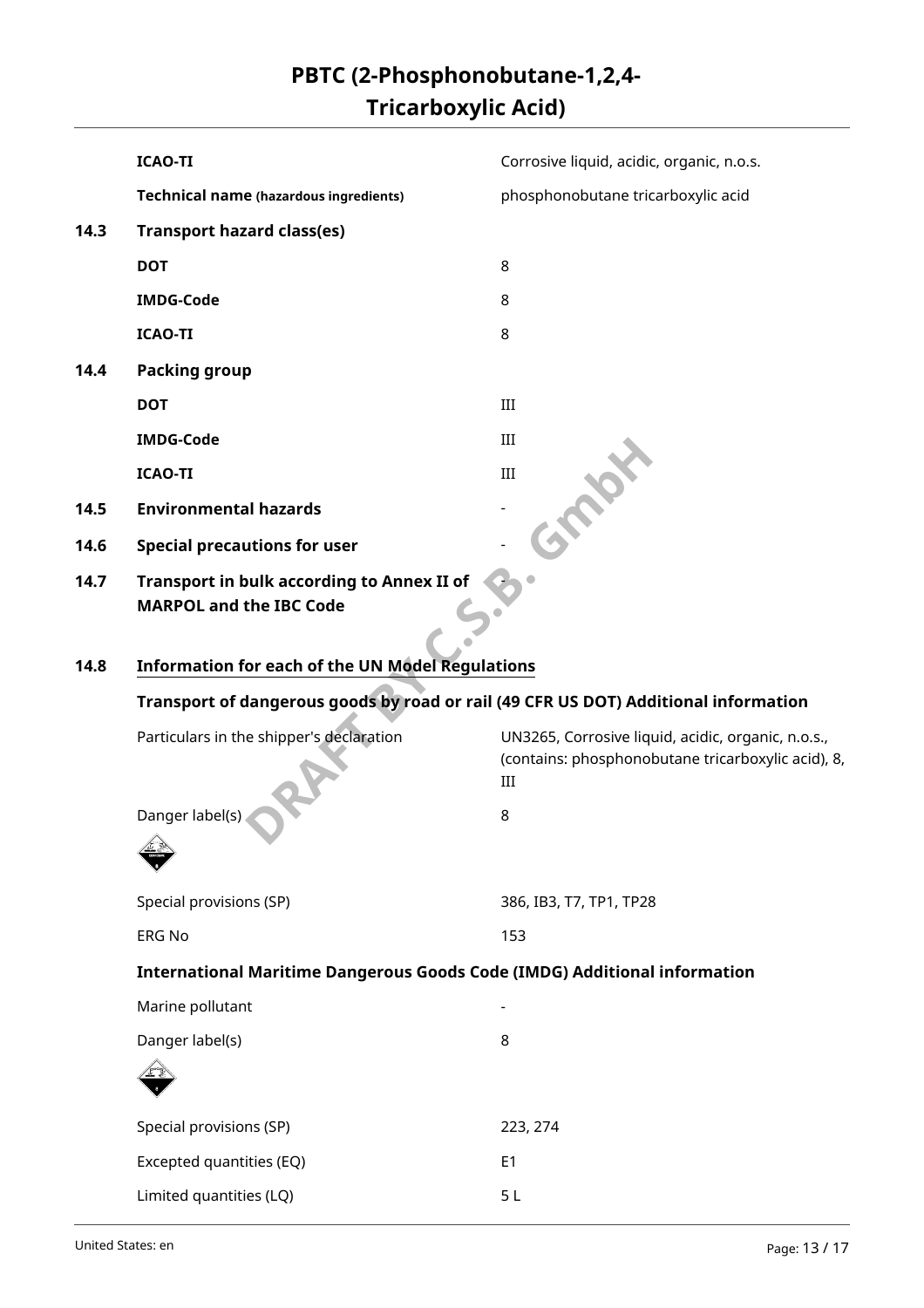|      | EmS                                                                                                                                    | $F-A, S-B$                  |  |  |
|------|----------------------------------------------------------------------------------------------------------------------------------------|-----------------------------|--|--|
|      | Stowage category                                                                                                                       | A                           |  |  |
|      | Segregation group                                                                                                                      | 1 - Acids.                  |  |  |
|      | <b>International Civil Aviation Organization (ICAO-IATA/DGR) Additional information</b>                                                |                             |  |  |
|      | Danger label(s)                                                                                                                        | 8                           |  |  |
|      |                                                                                                                                        |                             |  |  |
|      | Special provisions (SP)                                                                                                                | A <sub>3</sub>              |  |  |
|      | Excepted quantities (EQ)                                                                                                               | E <sub>1</sub>              |  |  |
|      | Limited quantities (LQ)                                                                                                                | 1 <sub>L</sub>              |  |  |
|      | <b>SECTION 15: Regulatory information</b>                                                                                              |                             |  |  |
| 15.1 | Safety, health and environmental regulations specific for the product in question                                                      |                             |  |  |
|      | <b>National regulations (United States)</b>                                                                                            |                             |  |  |
|      | <b>Toxic Substance Control Act (TSCA)</b>                                                                                              | call ingredients are listed |  |  |
|      | <b>Superfund Amendment and Reauthorization Act (SARA TITLE III)</b>                                                                    |                             |  |  |
|      | The List of Extremely Hazardous Substances and Their Threshold Planning Quantities (EPCRA<br><b>Section 302, 304)</b>                  |                             |  |  |
|      | none of the ingredients are listed                                                                                                     |                             |  |  |
|      | <b>Specific Toxic Chemical Listings (EPCRA Section 313)</b>                                                                            |                             |  |  |
|      | none of the ingredients are listed                                                                                                     |                             |  |  |
|      | Comprehensive Environmental Response, Compensation, and Liability Act (CERCLA)                                                         |                             |  |  |
|      | List of Hazardous Substances and Reportable Quantities (CERCLA section 102a) (40 CFR 302.4)                                            |                             |  |  |
|      | none of the ingredients are listed                                                                                                     |                             |  |  |
|      | <b>Clean Air Act</b>                                                                                                                   |                             |  |  |
|      | none of the ingredients are listed                                                                                                     |                             |  |  |
|      | <b>Right to Know Hazardous Substance List</b>                                                                                          |                             |  |  |
|      | <b>Hazardous Substance List (NJ-RTK)</b>                                                                                               |                             |  |  |
|      | none of the ingredients are listed                                                                                                     |                             |  |  |
|      | California Environmental Protection Agency (Cal/EPA): Proposition 65 - Safe Drinking<br><b>Water and Toxic Enforcement Act of 1987</b> |                             |  |  |
|      | none of the ingredients are listed                                                                                                     |                             |  |  |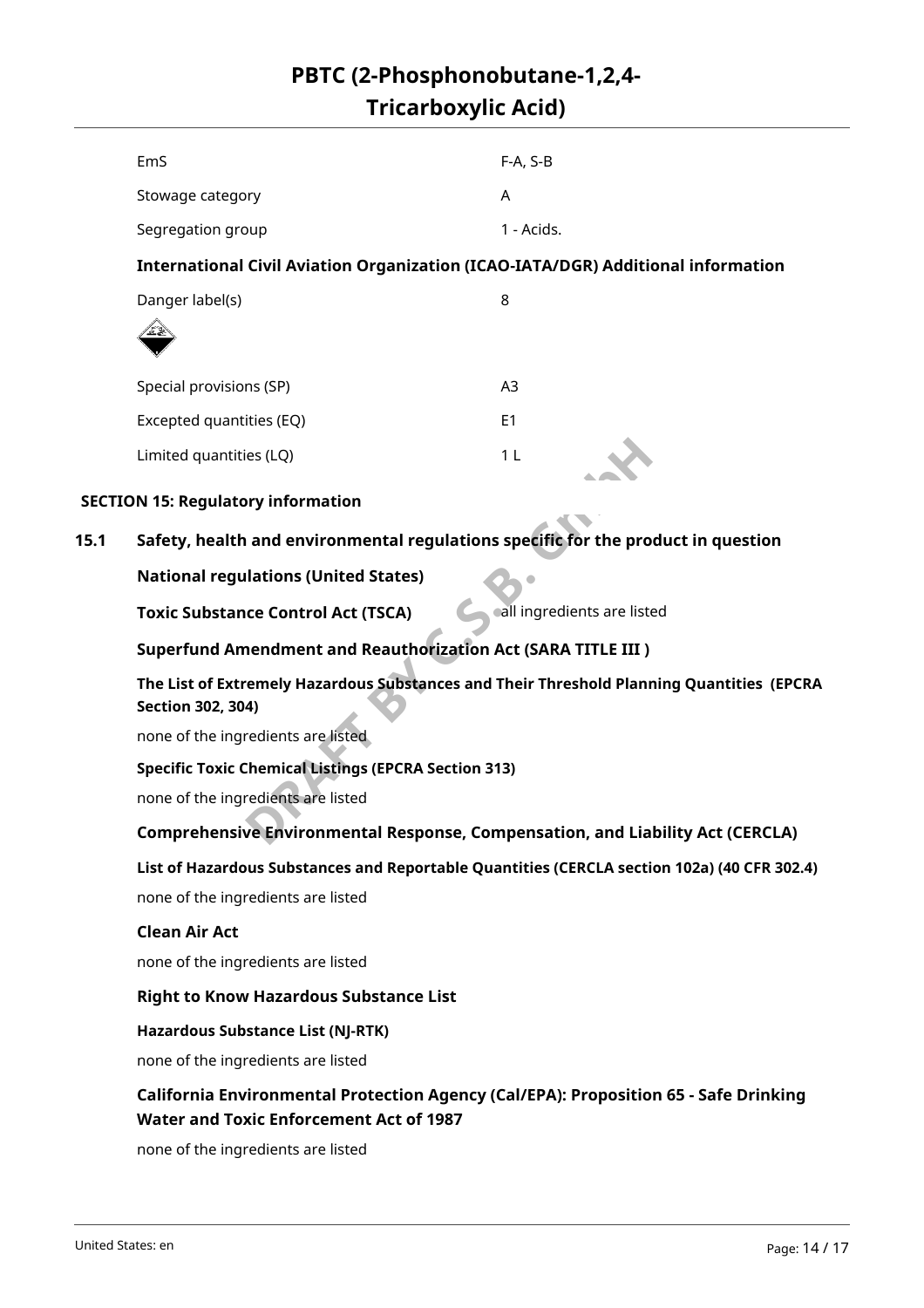#### **Industry or sector specific available guidance(s)**

#### **NPCA-HMIS® III**

Hazardous Materials Identification System. American Coatings Association.

| Category            | Rating | <b>Description</b>                                                                                                                                            |  |
|---------------------|--------|---------------------------------------------------------------------------------------------------------------------------------------------------------------|--|
| Chronic             |        | none                                                                                                                                                          |  |
| <b>Health</b>       | 0      | no significant risk to health                                                                                                                                 |  |
| Flammability        | 0      | material that will not burn under typical fire conditions                                                                                                     |  |
| Physical hazard     | 0      | material that is normally stable, even under fire conditions, and will not react<br>with water, polymerize, decompose, condense, or self-react. Non-explosive |  |
| Personal protection |        |                                                                                                                                                               |  |

#### **NFPA® 704**

| Physical hazard                         | $\Omega$            | material that is normally stable, even under fire conditions, and will not react<br>with water, polymerize, decompose, condense, or self-react. Non-explosive |
|-----------------------------------------|---------------------|---------------------------------------------------------------------------------------------------------------------------------------------------------------|
| Personal protection                     |                     |                                                                                                                                                               |
| <b>NFPA® 704</b>                        |                     |                                                                                                                                                               |
|                                         |                     | National Fire Protection Association: Standard System for the Identification of the Hazards of Materials                                                      |
| for Emergency Response (United States). |                     |                                                                                                                                                               |
| Category                                | Degree of<br>hazard | <b>Description</b>                                                                                                                                            |
| Flammability                            | 0                   | material that will not burn under typical fire conditions                                                                                                     |
| Health                                  | $\Omega$            | material that, under emergency conditions, would offer no hazard beyond that<br>of ordinary combustible material                                              |
| Instability                             | 0.                  | material that is normally stable, even under fire conditions                                                                                                  |
| Special hazard                          |                     |                                                                                                                                                               |
|                                         |                     |                                                                                                                                                               |

#### **15.2 Chemical Safety Assessment**

No Chemical Safety Assessment has been carried out for this mixture by the supplier.

#### **SECTION 16: Other information, including date of preparation or last revision**

Date of preparation: 2021-06-14

#### **Abbreviations and acronyms**

| Abbr.         | <b>Descriptions of used abbreviations</b>                                                                   |
|---------------|-------------------------------------------------------------------------------------------------------------|
| 49 CFR US DOT | 49 CFR U.S. Department of Transportation                                                                    |
| CAS           | Chemical Abstracts Service (service that maintains the most comprehensive list of chemical sub-<br>stances) |
| DGR.          | Dangerous Goods Regulations (see IATA/DGR)                                                                  |
| <b>DNEL</b>   | Derived No-Effect Level                                                                                     |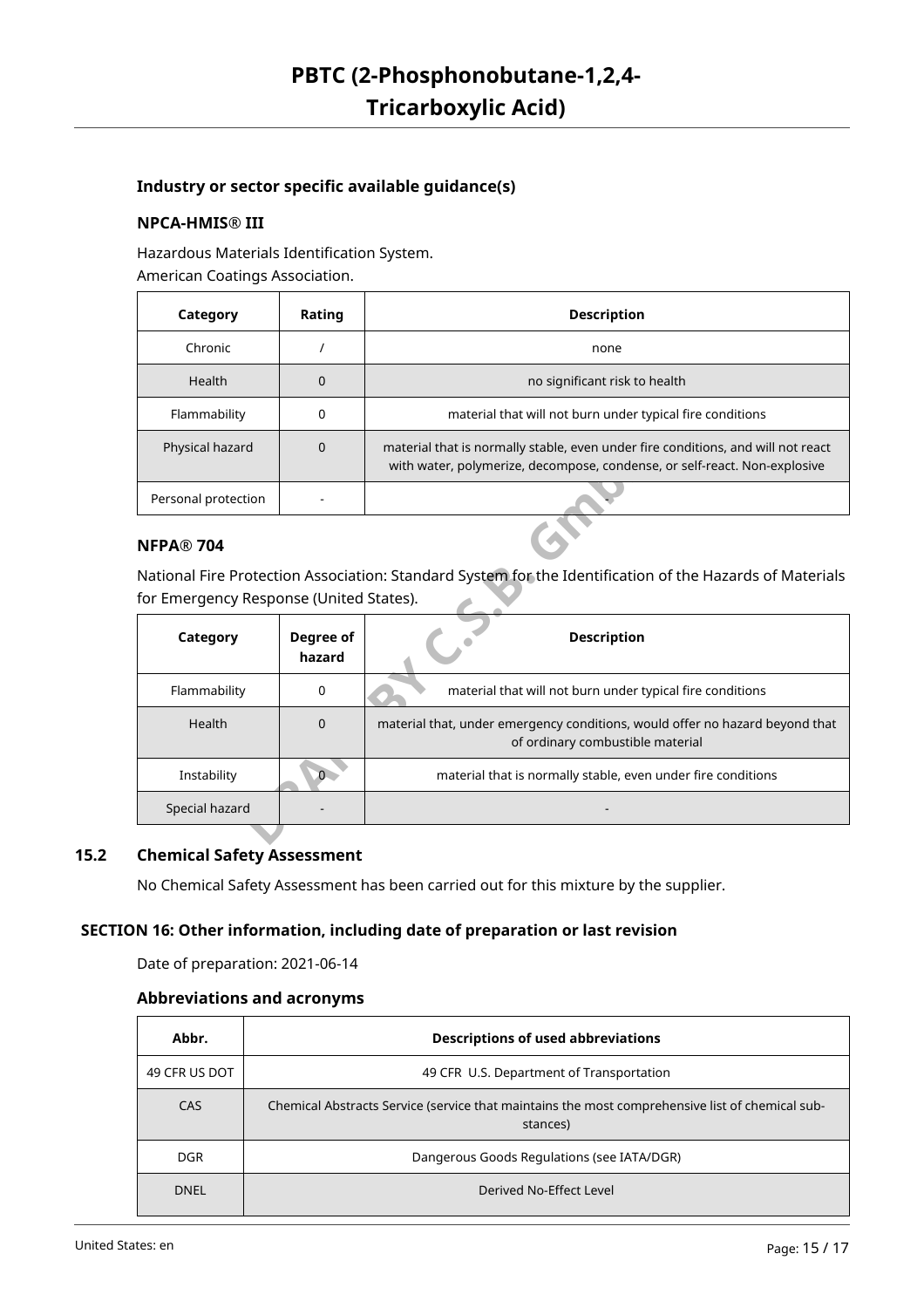| Abbr.                       | <b>Descriptions of used abbreviations</b>                                                                                                                                             |  |  |
|-----------------------------|---------------------------------------------------------------------------------------------------------------------------------------------------------------------------------------|--|--|
| <b>DOT</b>                  | Department of Transportation (USA)                                                                                                                                                    |  |  |
| EC50                        | Effective Concentration 50 %. The EC50 corresponds to the concentration of a tested substance caus-<br>ing 50 % changes in response (e.g. on growth) during a specified time interval |  |  |
| EmS                         | <b>Emergency Schedule</b>                                                                                                                                                             |  |  |
| ErC50                       | $\equiv$ EC50: in this method, that concentration of test substance which results in a 50 % reduction in<br>either growth (EbC50) or growth rate (ErC50) relative to the control      |  |  |
| <b>ERG No</b>               | Emergency Response Guidebook - Number                                                                                                                                                 |  |  |
| Eye Dam.                    | Seriously damaging to the eye                                                                                                                                                         |  |  |
| Eye Irrit.                  | Irritant to the eye                                                                                                                                                                   |  |  |
| <b>GHS</b>                  | "Globally Harmonized System of Classification and Labelling of Chemicals" developed by the United<br><b>Nations</b>                                                                   |  |  |
| <b>IARC Mono-</b><br>graphs | IARC Monographs on the Evaluation of Carcinogenic Risks to Humans                                                                                                                     |  |  |
| <b>IATA</b>                 | <b>International Air Transport Association</b>                                                                                                                                        |  |  |
| IATA/DGR                    | Dangerous Goods Regulations (DGR) for the air transport (IATA)                                                                                                                        |  |  |
| <b>ICAO</b>                 | International Civil Aviation Organization                                                                                                                                             |  |  |
| ICAO-TI                     | Technical instructions for the safe transport of dangerous goods by air                                                                                                               |  |  |
| <b>IMDG</b>                 | International Maritime Dangerous Goods Code                                                                                                                                           |  |  |
| IMDG-Code                   | International Maritime Dangerous Goods Code                                                                                                                                           |  |  |
| <b>LC50</b>                 | Lethal Concentration 50%: the LC50 corresponds to the concentration of a tested substance causing<br>50 % lethality during a specified time interval                                  |  |  |
| LD50                        | Lethal Dose 50 %: the LD50 corresponds to the dose of a tested substance causing 50 % lethality dur-<br>ing a specified time interval                                                 |  |  |
| <b>LOEC</b>                 | Lowest Observed Effect Concentration                                                                                                                                                  |  |  |
| log KOW                     | n-Octanol/water                                                                                                                                                                       |  |  |
| <b>MARPOL</b>               | International Convention for the Prevention of Pollution from Ships (abbr. of "Marine Pollutant")                                                                                     |  |  |
| Met. Corr.                  | Substance or mixture corrosive to metals                                                                                                                                              |  |  |
| <b>NOEC</b>                 | No Observed Effect Concentration                                                                                                                                                      |  |  |
| NPCA-HMIS®<br>Ш             | National Paint and Coatings Association: Hazardous Materials Identification System - HMIS® III,<br>Third Edition                                                                      |  |  |
| <b>OSHA</b>                 | Occupational Safety and Health Administration (United States)                                                                                                                         |  |  |
| PBT                         | Persistent, Bioaccumulative and Toxic                                                                                                                                                 |  |  |
| <b>PNEC</b>                 | <b>Predicted No-Effect Concentration</b>                                                                                                                                              |  |  |
| <b>RTECS</b>                | Registry of Toxic Effects of Chemical Substances (database of NIOSH with toxicological information)                                                                                   |  |  |